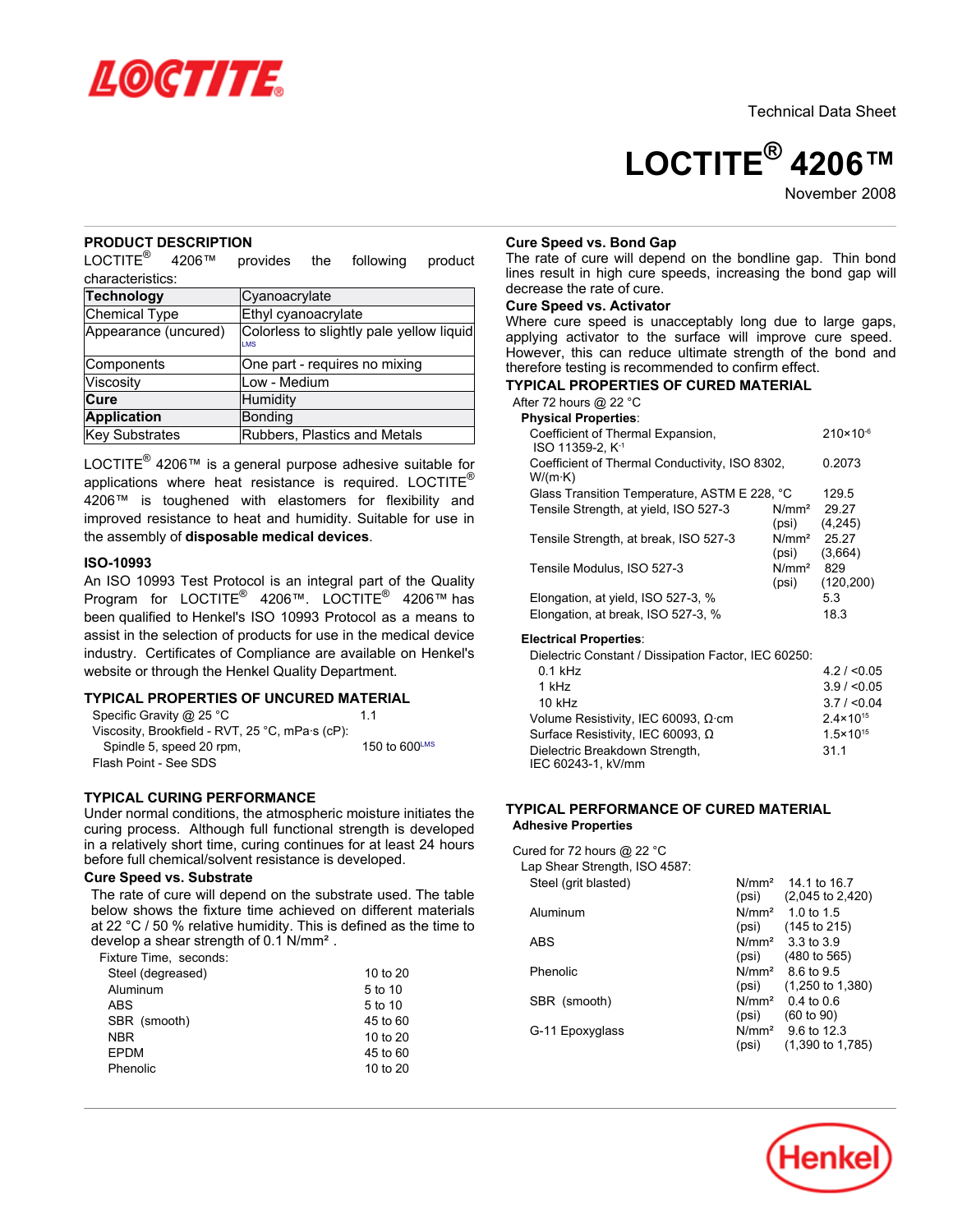Cured for 48 hours @ 22 °C Lap Shear Strength, ISO 4587: Steel (grit blasted) N/mm<sup>2</sup> ≥12.4<sup>LMS</sup><br>(psi) (≥1.800)

| $N/mm^2$ | $≥12.4$ <sup>LM</sup> |
|----------|-----------------------|
| (psi)    | (≥1,800)              |

Cured for 24 hours @ 22 °C, followed by 24 hours @ 121 °C, tested @ 121 °C  $L$  Observation strength, IOO 4587

| Lap Shear Strength, ISO 4587: |                                 |        |
|-------------------------------|---------------------------------|--------|
| Steel (grit blasted)          | $N/mm^2 \ge 5.6$ <sup>LMS</sup> |        |
|                               | (psi)                           | (≥810) |

Cured for 24 hours @ 22 °C, followed by 24 hours @ 121 °C, tested @ 22 °C

| Lap Shear Strength, ISO 4587: |                               |
|-------------------------------|-------------------------------|
| Steel (grit blasted)          | $N/mm^2$ 218.6 <sup>LMS</sup> |

| $N/mm^2$ | 218.6™   |
|----------|----------|
| (psi)    | (≥2,700) |

# **TYPICAL ENVIRONMENTAL RESISTANCE**

After 3days @ 22 °C Lap Shear Strength, ISO 4587: Mild steel (grit blasted)

# **Heat Aging**

Aged at temperature indicated and tested  $\omega$  22 °C



# **Heat Aging/Hot Strength**

Aged under conditions indicated and tested at temperature



# **Effects of Sterilization**

In general, products similiar in composition to LOCTITE® 4206™ subjected to standard sterilization methods, such as EtO and Gamma Radiation (25 to 50 kiloGrays cumulative) show excellent bond strength retention. LOCTITE® 4206™ maintains bond strength after 1 cycle of steam autoclave. It is recommended that customers test specific parts after subjecting them to the preferred sterilization method. Consult with Loctite<sup>®</sup> for a product recommendation if your device will see more than 3 sterilization cycles.

# **GENERAL INFORMATION**

**This product is not recommended for use in pure oxygen and/or oxygen rich systems and should not be selected as a sealant for chlorine or other strong oxidizing materials.**

**For safe handling information on this product, consult the Safety Data Sheet (SDS).**

# **Directions for use:**

- 1. For best performance bond surfaces should be clean and free from grease.
- 2. This product performs best in thin bond gaps (0.05 mm).
- 3. Excess adhesive can be dissolved with Loctite cleanup solvents, nitromethane or acetone.

# **Loctite Material SpecificationLMS**

LMS dated November 01, 2002. Test reports for each batch are available for the indicated properties. LMS test reports include selected QC test parameters considered appropriate to specifications for customer use. Additionally, comprehensive controls are in place to assure product quality and consistency. Special customer specification requirements may be coordinated through Henkel Quality.

# **Storage**

Store product in the unopened container in a dry location. Storage information may be indicated on the product container labeling.

**Optimal Storage: 2 °C to 8 °C. Storage below 2 °C or greater than 8 °C can adversely affect product properties.** Material removed from containers may be contaminated during use. Do not return product to the original container. Henkel Corporation cannot assume responsibility for product which has been contaminated or stored under conditions other than those previously indicated. If additional information is required, please contact your local Technical Service Center or Customer Service Representative.

# **Conversions**

 $(^{\circ}C$  x 1.8) + 32 =  $^{\circ}F$ kV/mm x 25.4 = V/mil  $mm / 25.4 = inches$  $µm / 25.4 = mil$  $N \times 0.225 = lb$  $N/mm \times 5.71 = lb/in$  $N/mm<sup>2</sup>$  x 145 = psi MPa x 145 = psi  $N·m \times 8.851 = lb·in$  $N·m \times 0.738 = lb·ft$ N $\cdot$ mm x 0.142 = oz $\cdot$ in  $mPa·s = cP$ 

# **Note:**

The information provided in this Technical Data Sheet (TDS) including

Henkel Europe +49.89.320800.1800 **For the most direct access to local sales and technical support visit: www.henkel.com/industrial**